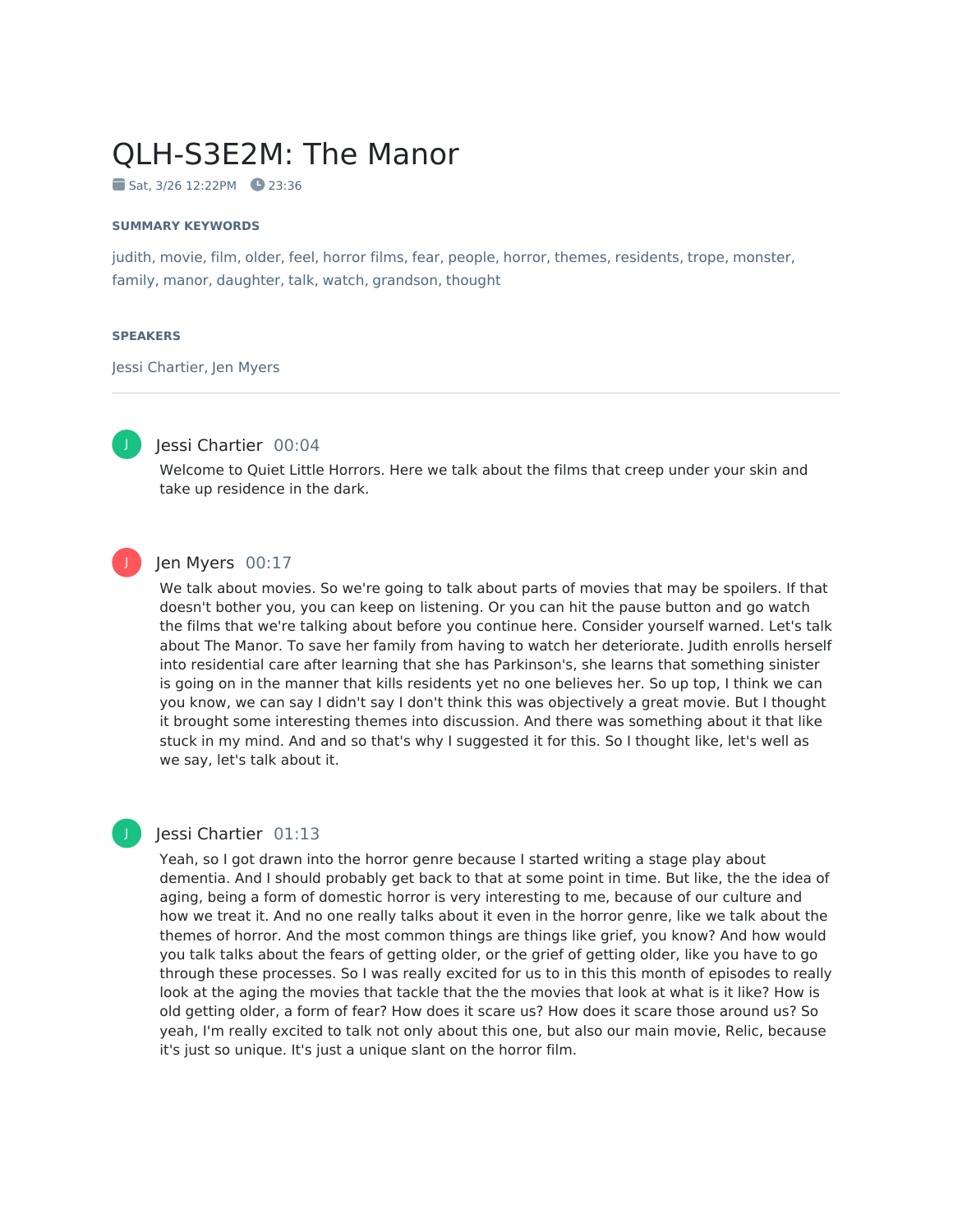# Jen Myers 02:25

And I think it's interesting that you kind of put it in the context of all horror films, because I think horror films also tend to like feed feature really young protagonist, I mean, like, traditionally, right? It's, you know, when we think of horror movie, like tropes or stories, I think more often than not, we've got teenagers or, you know, young people. And I think like, as you talked about, in a lot of the films we've talked about recently, it's moved into maybe people who are slightly older who are dealing with maybe parenthood and associated grief and things like that. But I feel like we haven't quite evolved to this to the stage or we're getting into older people as protagonist or dealing with everything you just talked about, like the fears of that, and I don't know, maybe he's because I am getting older, but some of the stuff is like it again, this movie, the manor, like hit me hard and those themes, just because the themes themselves are so powerful.

### Jessi Chartier 03:21

Mm hmm. That's exactly right. And I also so let's let's talk about those like state of Well, first off, let's talk about how you came to the film. How did you come to this film, Jen?

### Jen Myers 03:31

This was one I actually don't even know I'm like I like I've mentioned before I watch a lot of horror films. And sometimes they're just things that I'll catch a a tweet or a list or something that just kind of comes up and I saw this one and it you know, sometimes I want like something that I think is not going to be gosh, I say this with all the love and respect in the world but not super taxing mentally to me or emotionally. You know, sometimes I want I just want like a fun horror movie. And I think this is a Blumhouse production. And so I've watched a lot of those. I think it might even be part of the Into the Dark series. And I've watched a lot of those which I think some of them are really good. Some of them are better than others. They strike me kind of on the level and again, I say this with love and respect, but they're like almost like Twilight Zone episodes expanded. That's how I like to look at them. And I love the Twilight Zone. So that's that's like a compliment for me. But a lot of these films it's also kind of like they're not necessarily like arthouse films or I you know again I'm saying all of these terms just as a general descriptors with no value judgments. I love a good Twilight Zone episode. I love a good kind of basic horror movie. I like all that stuff. This was one of those ones that I thought it was gonna be kind of in that genre like yeah, let me watch it and it is and in some respects, I think the manner is a fairly like straightforward kind of horror movie package. that has like kind of like maybe buried under all the styrofoam peanuts has like, this really cool kernel of an idea. And that that kernel of an idea is what kind of like made it stick in my mind. And so I had watched it and being like, Oh, okay. Hmm. And it just, I was just thinking about it a little bit more afterwards. And so yeah, I think it's because what you mentioned is that kernel of an idea is about ageism. It's about like how we treat older people in society. It's about what it feels like to get older and not necessarily maybe be served by that society. And also, like, what do you do if you can't trust your own body or your own mind? And those are really compelling ideas?



J

J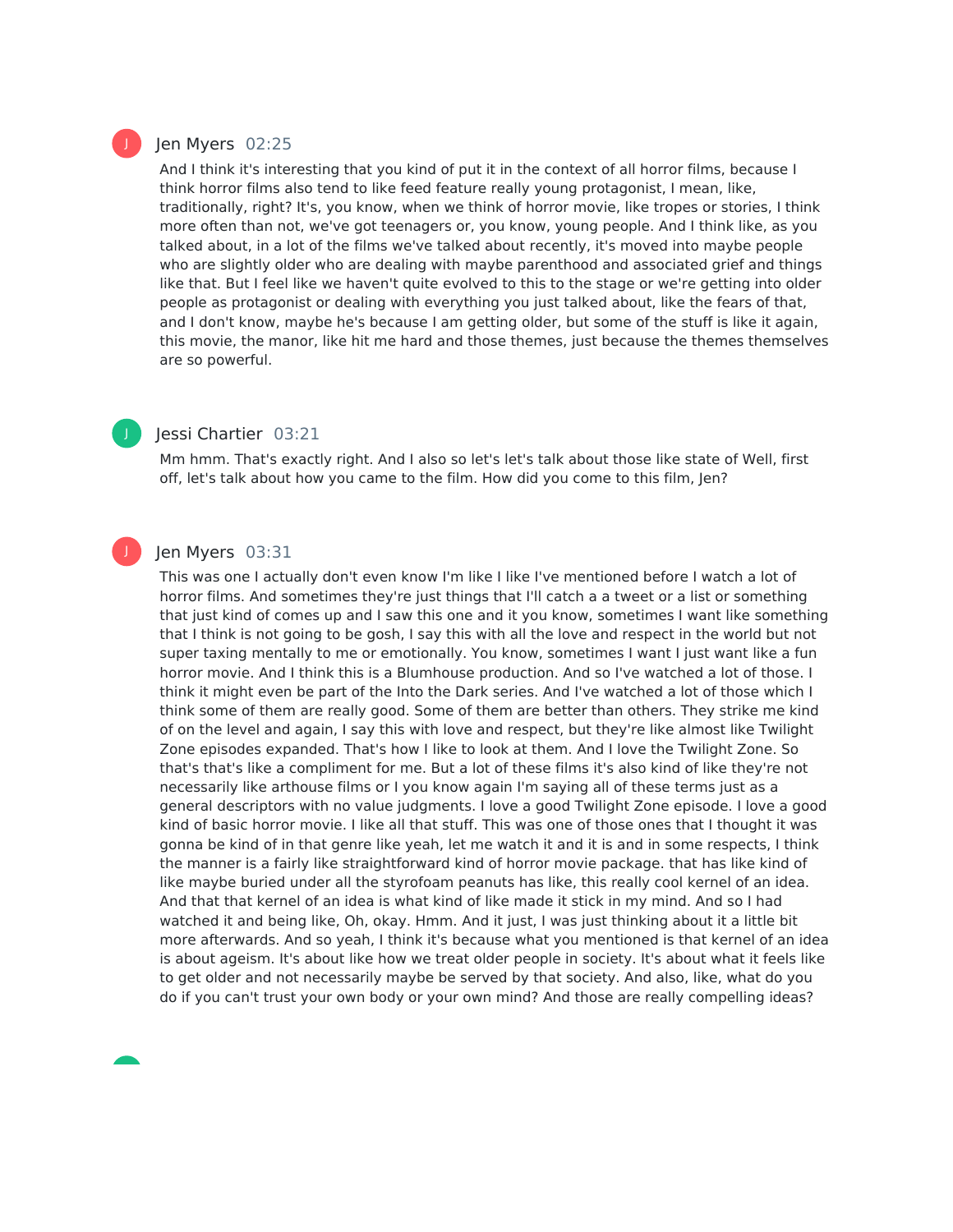

#### Jessi Chartier 05:41

Yeah, I think that you nailed it right on the head. This did feel like a really sophisticated Twilight Zone episode. And you know, the stated text is very clear, in that you someone or something is kind of terrorizing the residents, right in this nursing home, coming to them at night, just kind of like this ever present menacing threat. And we get the impression that it's death initially. Because like there's this there's a cat that will identify who's going to die



# Jen Myers 06:13

Which is based on a true story. Have you heard that?



#### Jessi Chartier 06:15

No, I haven't Tell me more.



J

#### Jen Myers 06:16

Yes, it is. The original cat is called Oscar. He's a therapy cat that lives it lives in the Sear House Nursing and Rehabilitation center in Providence, Rhode Island. And so people noticed that when a patient was in their, like, the last few hours of their life, he would show up and like, sit beside them. And so it got to be if the cat showed up. They're like, Oh, shit, or so that's how it is in this movie. Right? It's definitely like you could see it as a comfort thing. But I think in this movie, it's interpreted as like, yeah, the harbinger of death.

# Jessi Chartier 06:50

Right. Exactly, exactly. So I think that but I mean, so the stated plot is just like people are dying, which the callousness in me will be like, Well, yeah, cuz it's a nursing home. But it's not. It's not death. It's much more sinister than that something is identifying these individuals for some specific reason and kind of terrorizing them. And of course, Judith, who is there because she has early onset of Parkinson's, and is fairly healthy. She's very healthy, actually. But she's checking herself in early because she doesn't want as we said in the synopsis, so she doesn't want her family to have to see her decline. But nobody believes her because she's in a nursing home. And I gotta say that, that that is something that I feel like, I definitely am so worried about when I get older is having people treat me like a child again, right? You know, where it's like, oh, it's not to be so dismissive. Yeah, I have a fear. That's a real fear.

#### Jen Myers 07:55

Definitely. That's something that really struck me as well, too. And it reminded me of I feel like there's no other horror stories and horror films specifically where it has a female protagonist who is treated like I think that's the kind of a gothic horror trope, right? Like, the woman is insane, or she's hysterical. And she just, she's wrong about what she perceives. And so we can dismiss her. And so I think that this is kind of a clever updating of that trope, because the reason this woman is being dismissed is not just because, well, it is kind of because she's got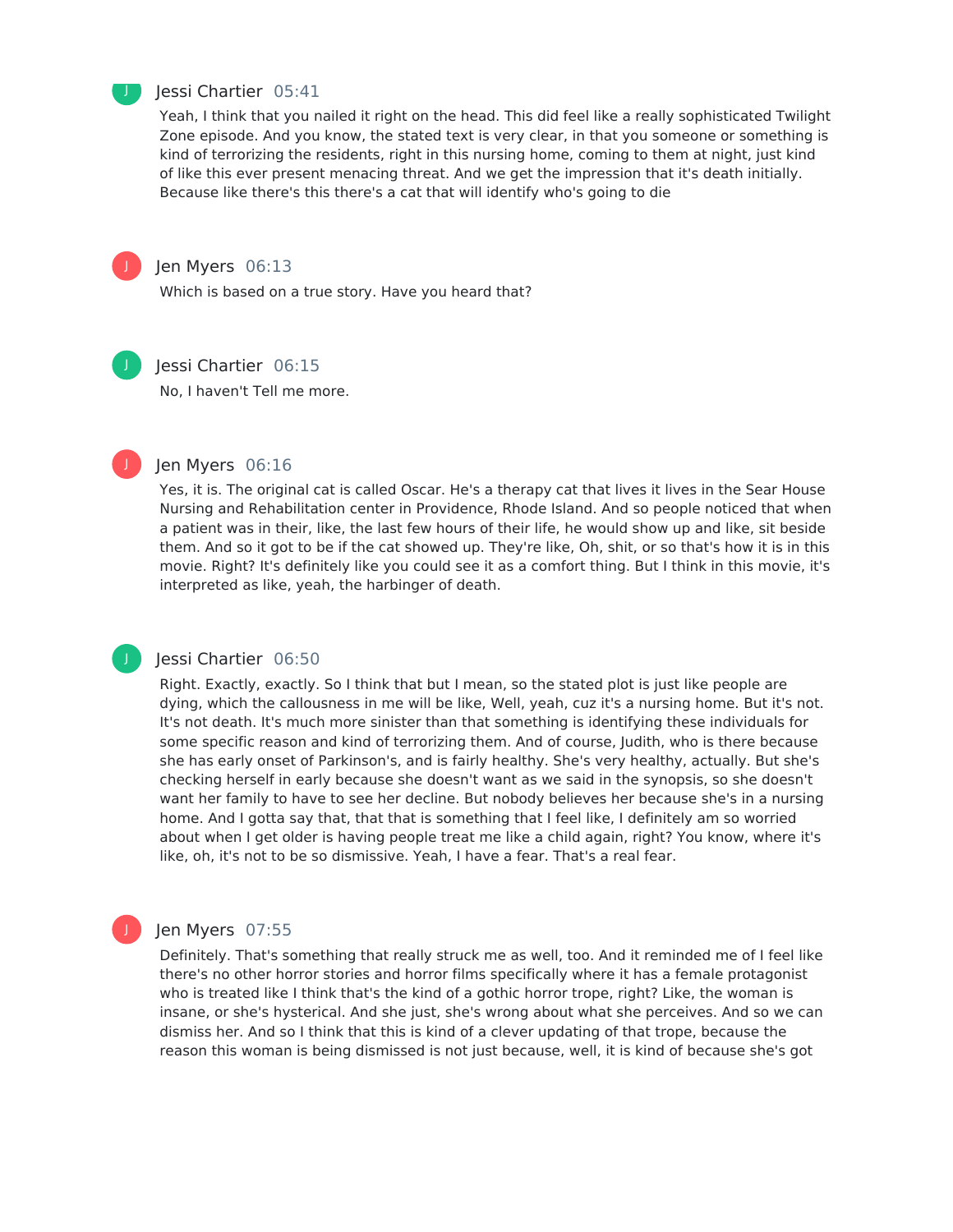something, you know, maybe mentally going on. But there's the added layer of the ageism there. And this is happening to her because she is an older woman who was losing her mental faculties. And I just thought that that that again, it's a really horrifying idea. And if you think about what that would really be like to be in that, and also, I think whether we want to admit it or not like it really compels us, because underneath, we know that that could very easily be us and might be us at some point in the future. Well, you know, the whole like dealing with the issues not necessarily caught in a manner where something is stalking us. But you know, that could happen too I don't know.

#### Jessi Chartier 09:07

Well, you mentioned something that I think is really unique in this particular movie is the portrayal of the main character of Judith. You know, this is not a hag horror, like, yeah, Barbara Hershey is a gorgeous woman. So it is and she wears kind of fun, gothic. Yes, she's kind of hippy goth. Like, I don't know how else to extract to describe her. But like she's gorgeous,

#### Jen Myers 09:34

J

J

J

J

quick confession. Another reason that I feel like maybe I was compelled by this, but I just love her. And that was like, that's like what I would want to be when I get older. Yeah, exactly. There was a little bit of like, oh, I wouldn't be like her when I'm older because she's cool.

#### Jessi Chartier 09:47

That's exactly right. And I feel like there's so much that was beautiful about that. It's like finally we get to see yes, a beautiful older woman playing a beautiful older woman

#### Jen Myers 09:59

and she Like, like, yeah, absolutely. And she's like a unique character. And she like she has a really good relationship with her grandson, she swears, she's a former dancer. So she's artistic. And she had had her, you know, a successful career. I just I think there is a level of like, oh, just how often do we get to see older women characters and films portrayed like this. So that's a very small thing that I nevertheless thought was really, I really enjoyed that.

# Jessi Chartier 10:24

Yeah, yeah, exactly. Exactly. I love that about it, too. I'd love to her relationship with her family members. Like she had an authentic relationship with, I want to say with her daughter, who was kind of like, Oh, c'mon, mom, like, yeah, let me take care of this. And she had a close relationship with her grandson for variety of reasons, right, specifically, because his father died early. And so she moved in to help kind of raise him, right. But I just I loved the fact that they, they weren't completely dismissive. Do you know what I mean? When she starts to talk about how scary she is, and how everything else is there, you can see her grandson being like, we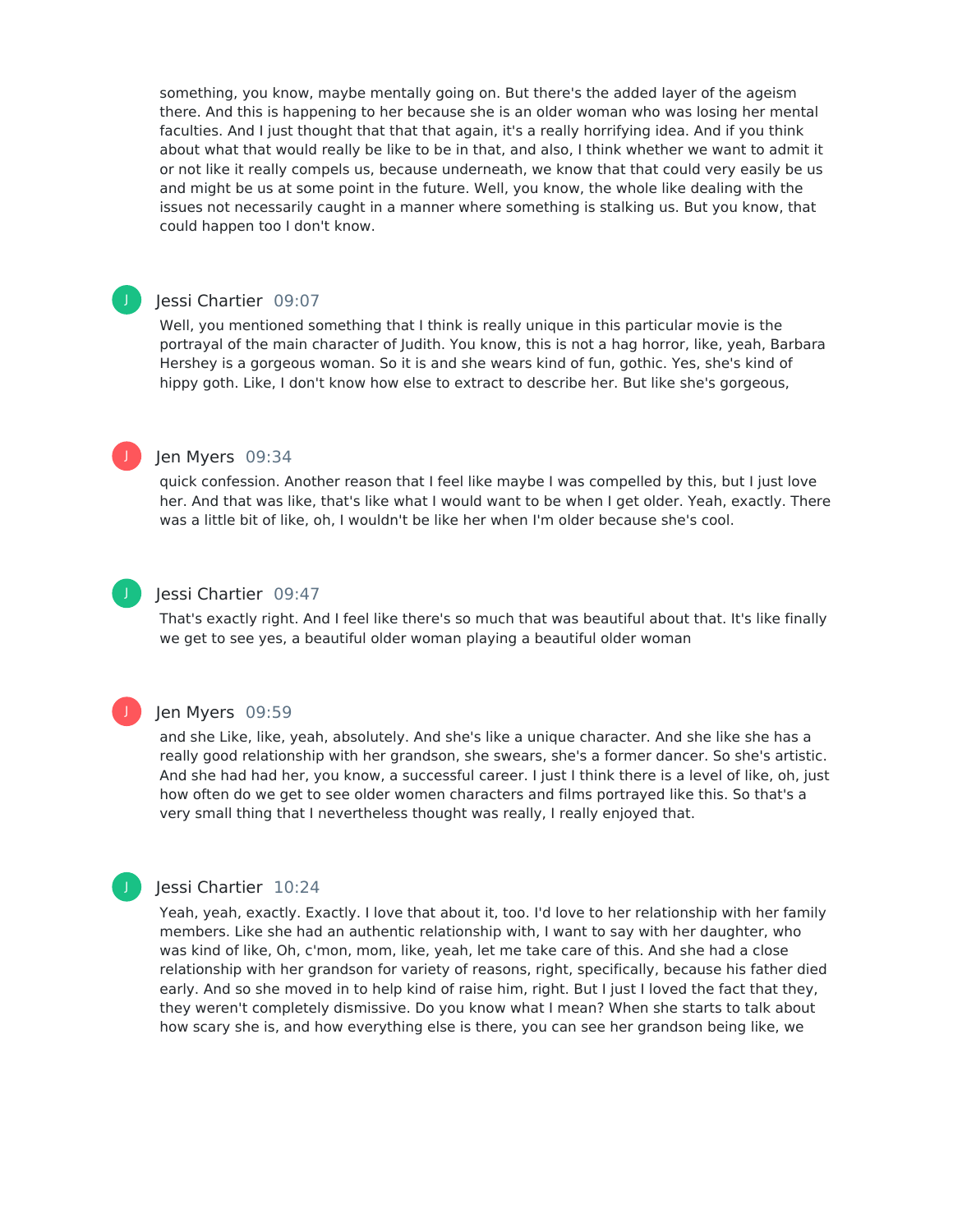need to do something. And her even her daughter was like, Yeah, we should do something until the doctor is like, Don't feed into her delusions. And you can see her struggle with that of like, but she's my mom. Right?

# Jen Myers 11:17

J

J

J

So that's a really great point. Yeah, I hadn't thought about that as much. But I really, I'm really glad you pulled that out. Because it emphasizes that the her family are not just like these, these one dimensional demons who want to be rid of her and just throwing her in a care home. You know, it's a complex set of decisions. I think that led to her being where she is. And yeah, like you said, there's an authenticity there that I think is is really interesting.

# Jessi Chartier 11:44

Yet one of the lines that her daughter gives her when they're in the car, pulling up is you don't have to do this mom.

# Jen Myers 11:50

Yeah, you know, I again, I think it's really a cool thing. That is what's kind of driving this whole narrative is this is Judith's decision to do this. Because I think it underscores that she's doing this because she's scared, she's like, She's scared of having her family have to see her, you know, failing and having to deal with that. And so like, this entire thing is driven by fear. It's a reasonable fear. And I think that, you know, she's also doing making a noble decision by making that choice, but the entire thing is about fear of what is happening to her inside. That leads to like, everything that happens in the film. Yeah, exactly. You know, having said all that, to like, I feel like we've covered a lot of thematic things and everything but so should we move on to maybe some of the things because there's there's more that happens in this film that is just like metaphorical somatic. Like I mentioned before, I feel like this is a a horror box that has a kernel of a cool theme in it. And then there's some Styrofoam peanuts, so I don't know. Do you want to get into those? You want to get into the peanuts? Maybe?



#### Jessi Chartier 12:54

Styrofoam peanuts? I love it. Well, what do we want to talk about first?



#### Jen Myers 12:58

Well, because there is there is a monster in this film, right? Like literally.



#### Jessi Chartier 13:04

Yeah, there's an external monster. It's not just this right, lingering fear.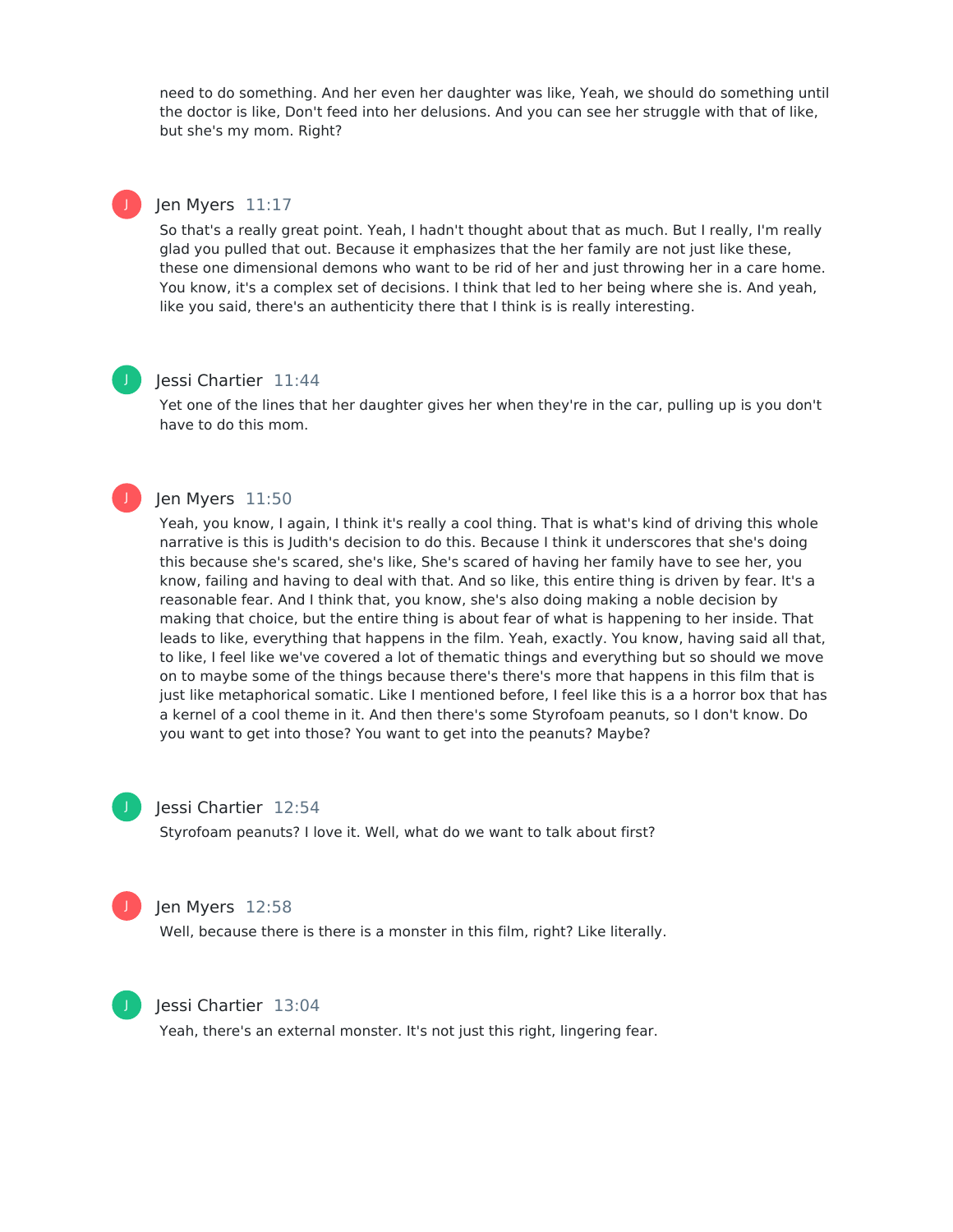

#### Jen Myers 13:08

Well, and then there's there there's an external monster and then before we even get to the external monster, we get kind of the I guess, I don't know, the monsters minions, or the the witches. I don't know what we want to call them. So there's a group of people in the care home, other other residents, other older people, who seem to be kind of ruling the roost, right? Like they're, they're there as residents, but they have they're very comfortable there, they seem to have a certain amount of like power, or their host like, again, to kind of like draw parallels between like, if this movie were featuring younger people, I feel like these would be the queen bees in the lunch room, you know, or like, if they're, like, I remember I did see a movie recently about like a group of girls at a boarding school. It's like they would be the popular ones. Right? That's what this group is. So we get kind of, like, drawn into well, why are they you know, so kind of powerful and comfortable. Where does that come from? And then it well, you know, as we said before, no spoilers here. So I'll just kind of dive into this and we can start picking apart. It turns out that they are entering into some dark bargains with that monster in the woods to keep themselves whole both physically and mentally.



#### Jessi Chartier 14:19

Yeah, that I got feelings about.



#### Jen Myers 14:23

All right, well, let's let's talk about them. That's what we're here for.



# Jessi Chartier 14:26

I feel like I was just really disappointed with the ending.



#### Jen Myers 14:32

Okay. I don't think you're alone. From what I've read on on the internet. I think a lot of people were



#### Jessi Chartier 14:39

I thought that I liked the fact that oh, we all thought Judith was going to so at the ending she knows she's offered. She basically kills one of the queen bees and they offer up to her a spot if they if she continues to if she joins their coven basically and continues to do what they want. She agrees and I, I what I like about that is like, Judith is not perfect, right? she succumbs to that desire. But she was built as such a stronger character than that, that it just felt false. And I also don't like the fact that I don't know it felt hokey. It just felt hokey. I don't know how else to explain it. Like I just wanted something else there. I wanted something more it would have been I don't know what I would have done. But I just the idea that these three individuals were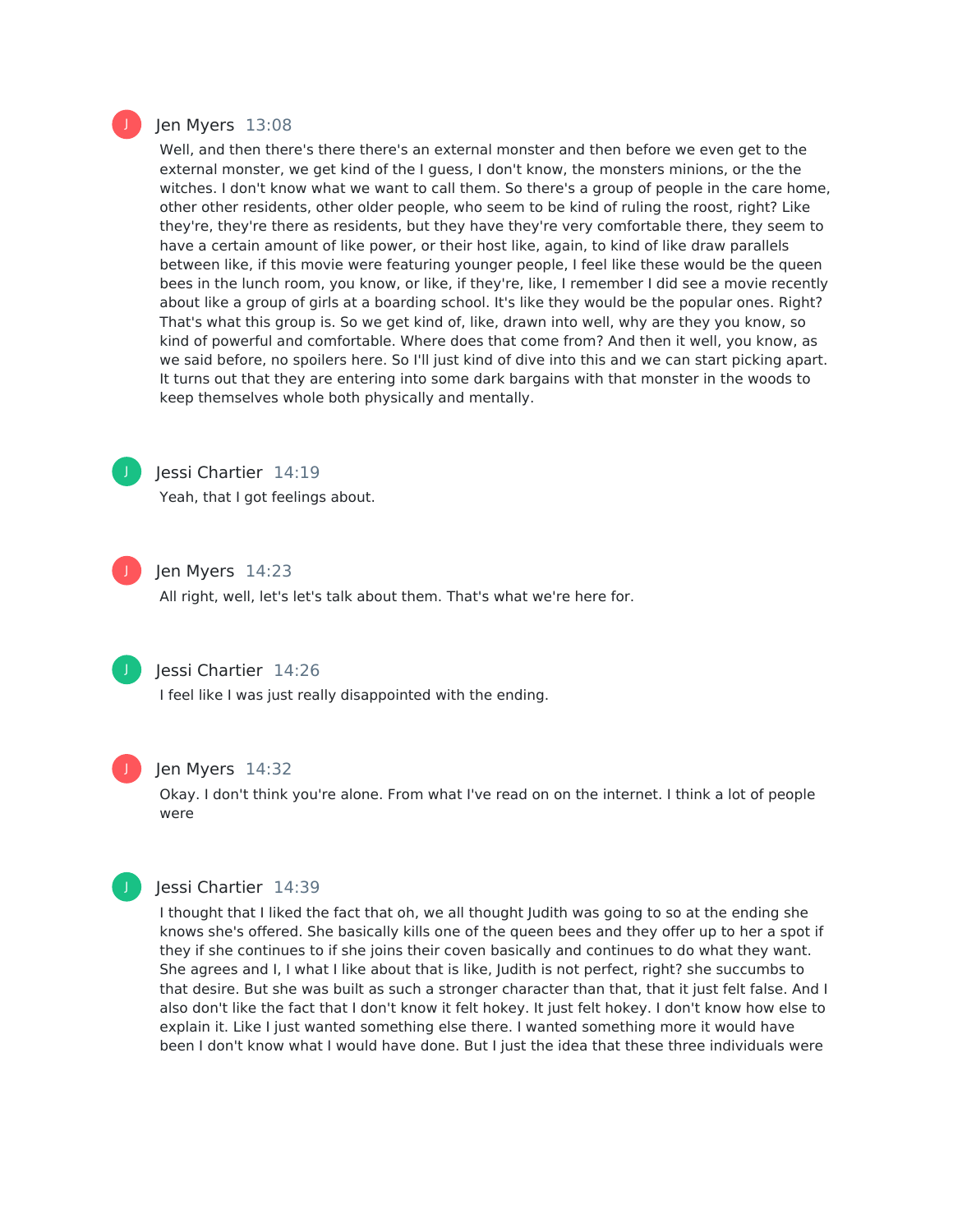scampering off into the woods, calling out to this tree monster who apparently this is all Celtic. Because yeah, God forbid, you can't have Celts called out to this tree monster who would come and suck the life out of a resident return with that life force. And then those three could consume that life force and become young for a night. And they're just so many holes in it is like, okay, so they become young for a night. But then that does that also give them longevity? Because these three have been around since like the 80s. So is it a two time potion? Like, does it do two things at once?

# Jen Myers 16:31

J

That's that's a very fair point that I feel like in a lot of the when you get down to brass tacks about how this longevity is actually working. I'm not sure if it's super clear. Because as we see, in the very the very end, the last scene is Judah who's celebrating a birthday and her like her family's there and her daughter is because we also saw that the very beginning it opens on a birthday celebration. And at the end, the her birthday, her age is the same as it was last year. And her daughter is like, Oh, I think there's like a mistake here. So you know, clearly like she Judith is just like stopped kind of in time. She's not necessarily younger, at least visually in that scene. But she's not celebrating any more birthday, basically. So yeah, I don't know. But like you said, there is a bit, although I did find it. I don't know, maybe this was just kind of it doesn't make sense in the story. But right before then, well, as soon as Judith kind of accepts that bargain, she becomes young again as a dancer. And she's like a young, a young dancer dancing in the woods dressed in red, which to me call it definitely it feels like it was a deliberate callback to like the red shoes. Oh, 100%. Yeah, we're, you know, basically, you know, which is also a story of, you know, making a deal, a dubious deal. To get something you know, you want for yourself, whether it's, you know, longer life or abilities or, you know, whatever, that sort of thing. And I did find that that moving. And when you try to break it down logically in the story, it may not make sense. But yeah, I think that what we're left with is people are sucking away other people's life force to maintain their seat. And I think the thing is, it's not just their own lives, like, this is what keeps them like mentally sharp and keeps the disease's at bay. So I think that's another part of it. Like you said, it's, it's still, it's kind of strange in the the narrative doesn't quite work that out. But I feel like that's the main point is like, they're just kind of maintaining themselves.



# Jessi Chartier 18:30

Yeah, I think that that's, yeah, okay, that makes sense.



# Jen Myers 18:34

I mean, but you know, that's it. I mean, like, so weird. It's one of those things where I'm like, I totally see where you're coming from with that. And it's just like, I think it's like one of those things, you just decide that you're gonna like roll with it or not. And I think both choices are completely valid, you know?



# Jessi Chartier 18:50

Yeah, I think here's the thing. I have a problem with it, like in most other movies, like it was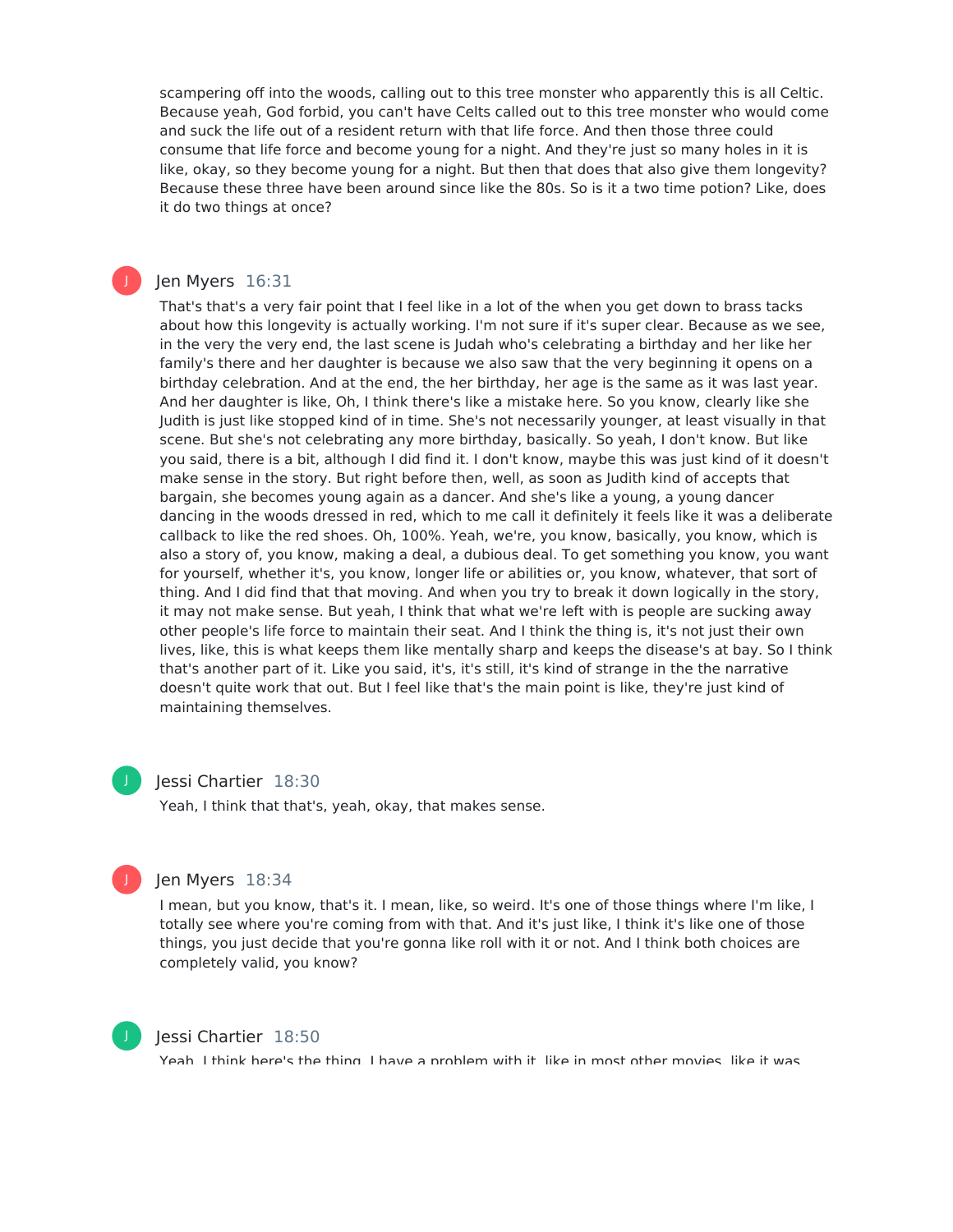Yeah, I think here's the thing. I have a problem with it, like in most other movies, like it was portrayed as, like this big reveal. And it was clearly not a big reveal.

# Jen Myers 19:01

J

Oh, that makes sense. Yeah. Yeah. I just want to kind of give my my perspective on that, like the choice that Judith makes. I have to say, I don't think I had the same reaction that you and I would I think a lot of other people did, again, from what I've read, I don't know it. It worked for me, because for me, I felt like because her character was so strong and still made that choice. It underscored how deep this fear runs. Like that's how much it scared her, that it can scare a person the prospect of losing a hold of yourself in your mind, even if in fact I think almost if you look at it in that way, it makes more sense that it would scare a strong character that much because otherwise when she frankly was you have to lose. But if you are a person who has prided yourself on your, your independence, your creative abilities, you know all of these abilities that you have That's gonna make the fear even greater. And that's what's gonna push you to do things that may seem out of character because it's all it's all about the fear underneath. So for me in that perspective, it actually worked out for me. I again, it's one of those things where I completely see why it may not work for everyone. But for me her decision worked in that way. Because it's kind of like, it's it's that's how that's the depths of the sphere. Oh, by that? You don't have to, it's fine. If you don't. Like I said, it's no, no, no, I think it's I try to

#### Jessi Chartier 20:32 J

Yeah, yeah, no, it's I do I think it's just like, again, I think I just wanted more, it could

# Jen Myers 20:38

probably have been done. Well, again, like I said, I think maybe in a different movie, it would have been done differently or with maybe more finesse, but given kind of the tropes of, of, you know, the type of movie this was that just wasn't how they went about it.



J

#### Jessi Chartier 20:54

Right, right. That's true. All right. That's fair. Yeah, it's overall, though, I'm going to come back and pull this up overall, that I really think that this film tackled something that is very unique, and at least in the horror genre, and I would love to see more movies like this, that tackle this fear of growing older and see it and just put it in the forefront of societal discussion. Because I don't think we talk enough about it. I think that we need to address it more. Also, I love seeing strong actresses. Yeah. And I think that some of these roles are really hard and really challenging. You know, like Jill Larsen, for example, was in The Manor and she's also in The Taking of Deborah Logan, the name of them. Yeah. Isn't a movie. Yeah. Yeah. So like, those are media. That's a media role. And so I just think it's great. I think the the theme of it is great for us to look at. So I'm excited to see more films like this coming out.

Jen Myers 21:53